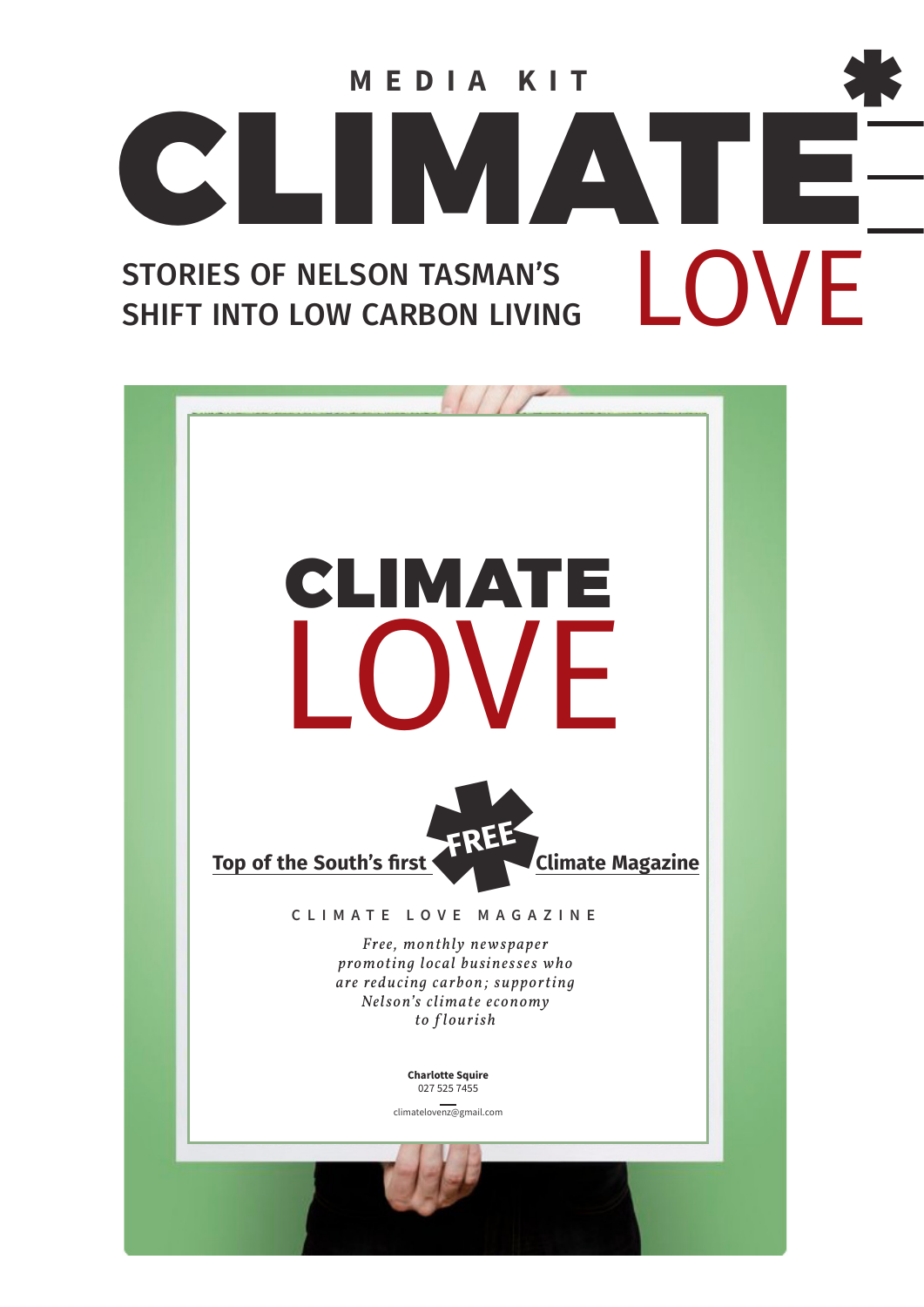#### **CLIMATE LOVE**



## MISSION

Climate Love is a sign of the times.

As carbon reduction becomes part of Kiwi living, this fresh new, monthly, free Nelson Tasman newspaper will record a historic culture shift into a low carbon future and a climate economy. It will feature short inspiring stories about the people in our community – everyone from artists to foodies to business people; people of all ages, backgrounds and belief systems - who have one thing in common: they are making a positive difference for the climate. Climate Love is being trialed in the upper South Island before possibly expanding through other New Zealand regions.

The Tasman-Nelson Climate Love community will also be invited to gather together once a year at a multi-media annual event to meet, strengthen relationships, and celebrate progress.

#### **CHARLOTTE SQUIRE**

Climate Love Magazine Editor climatelovenz@gmail.com 027 525 7455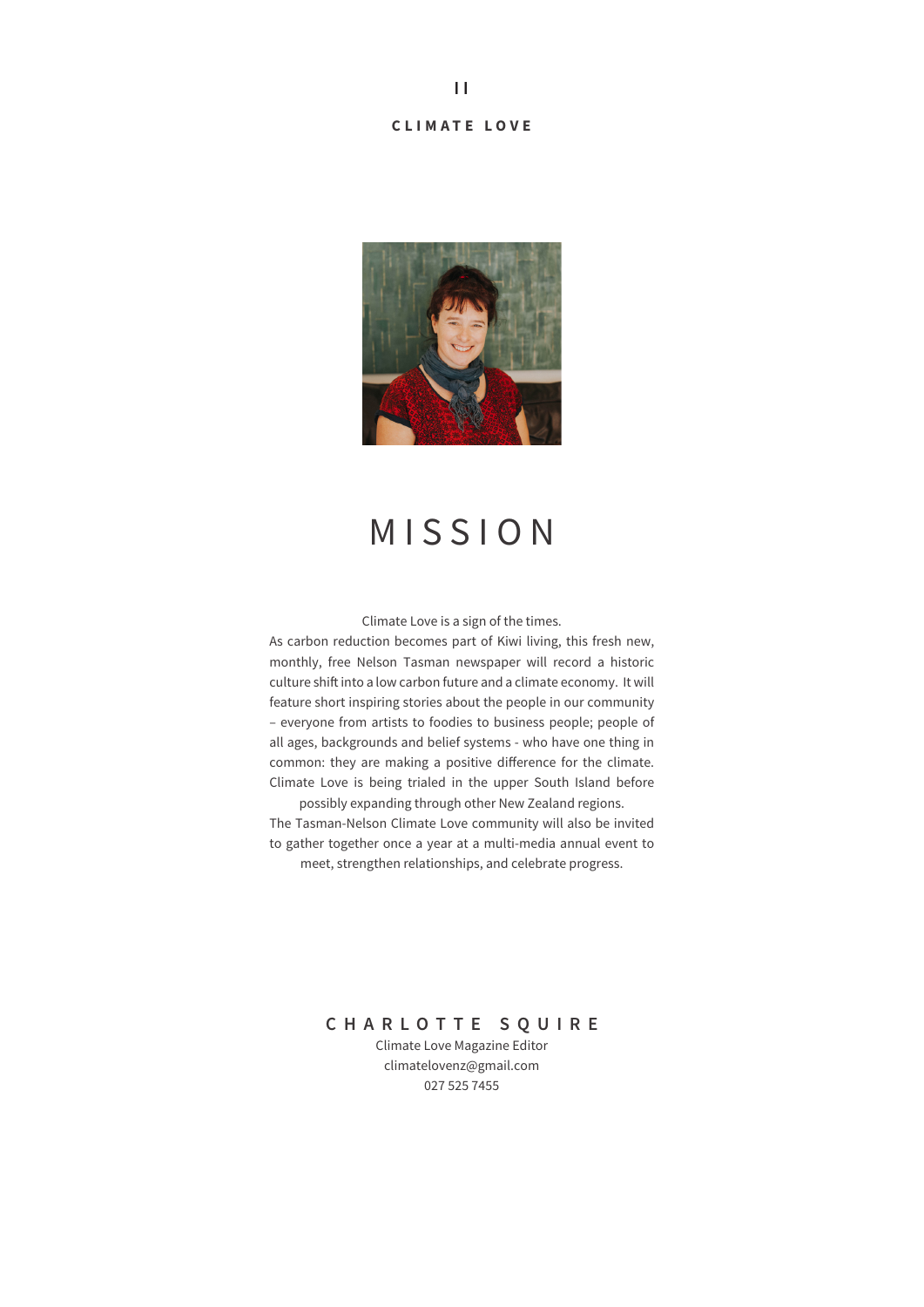#### **CLIMATE LOVE**

### ABOUT US

Golden Bay based writer, musician, and entrepreneur Charlotte Squire is the brain-power behind Climate Love. A social changemaker at heart, Charlotte set up Happyzine – a Kiwi solutions focused website, which she later sold. She has reported for local media for fifteen years including the Nelson Mail, Tasman Leader, Wild Tomato and the Golden Bay Weekly. She has worked on many green communications projects for a range of organisations. She has recruited (awesome) Upper Takaka designer and photographer Carrie Dobbs to help bring the Climate Love vision to life. Golden Bay proof-reader Jodie McLean is also on the case with her eagle eye for detail!

### WHY ADVERTISE WITH CLIMATE LOVE?

• You get monthly promotion to the conscious consumers of the Nelson Tasman region - people who care about the ethics of the stuff they buy

• Businesses and organisations who advertise with Climate Love in the first three months will receive one free 200 word advertorial published within the first year PLUS some PR love from founder and journalist Charlotte Squire. She will share your most inspiring story with mainstream media and help your brand take its place in the spotlight \*

•Be part of a growing climate economy here in Nelson Tasman within which businesses support each other, to support carbon reduction

•Attend Climate Love's annual networking event – where readers, change-makers and advertisers come together to celebrate progress and strengthen relationships

•Get our support on social media

•Enjoy friendly, personalized, one on one care from the Climate Love team.

*\* Providing there is enough support from the Nelson Tasman business community for Climate Love to put down roots.*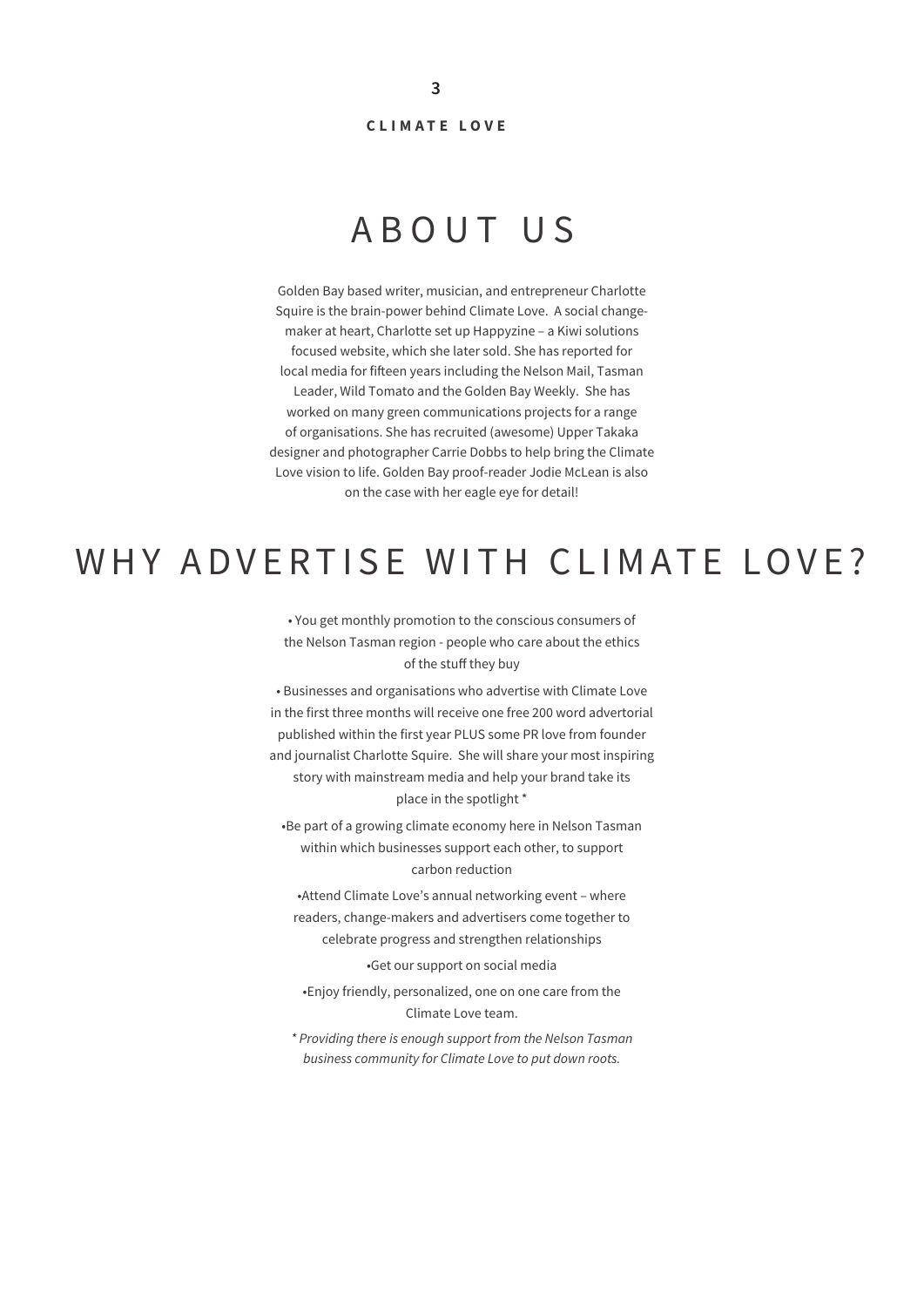

# AD MEDIA RATES

| DISCOUNT IN %         |                       | <b>10%</b>     |
|-----------------------|-----------------------|----------------|
| <b>AD MEDIA SPECS</b> | <b>SINGLE BOOKING</b> | <b>3 MONTH</b> |
| Classified            | \$1 per word          |                |
| 64mmx 50mm            | \$50                  | \$135.00       |
| 64mm x 72mm           | \$75.00               | \$202.50       |
| 91mm x 60mm           | \$90.00               | \$243.00       |
| 161mm x 60mm          | \$160.00              | \$432.00       |
| 112mm x 100mm         | \$250.00              | \$675.00       |
| 263 x165 half page    | \$450.00              | \$1215.00      |
| 263mm x 336 full page | \$850.00              | \$2295.00      |

# ADVERTISING DEADLINES

## **December**

**FRIDAY 24 NOVEMBER 12NOON**

### **January**

**FRIDAY 15 DECEMBER 12N0ON** 

### **February**

**FRIDAY 19 JANUARY 12NOON**

#### **March**

**FRIDAY 16 FEBRUARY 12NOON**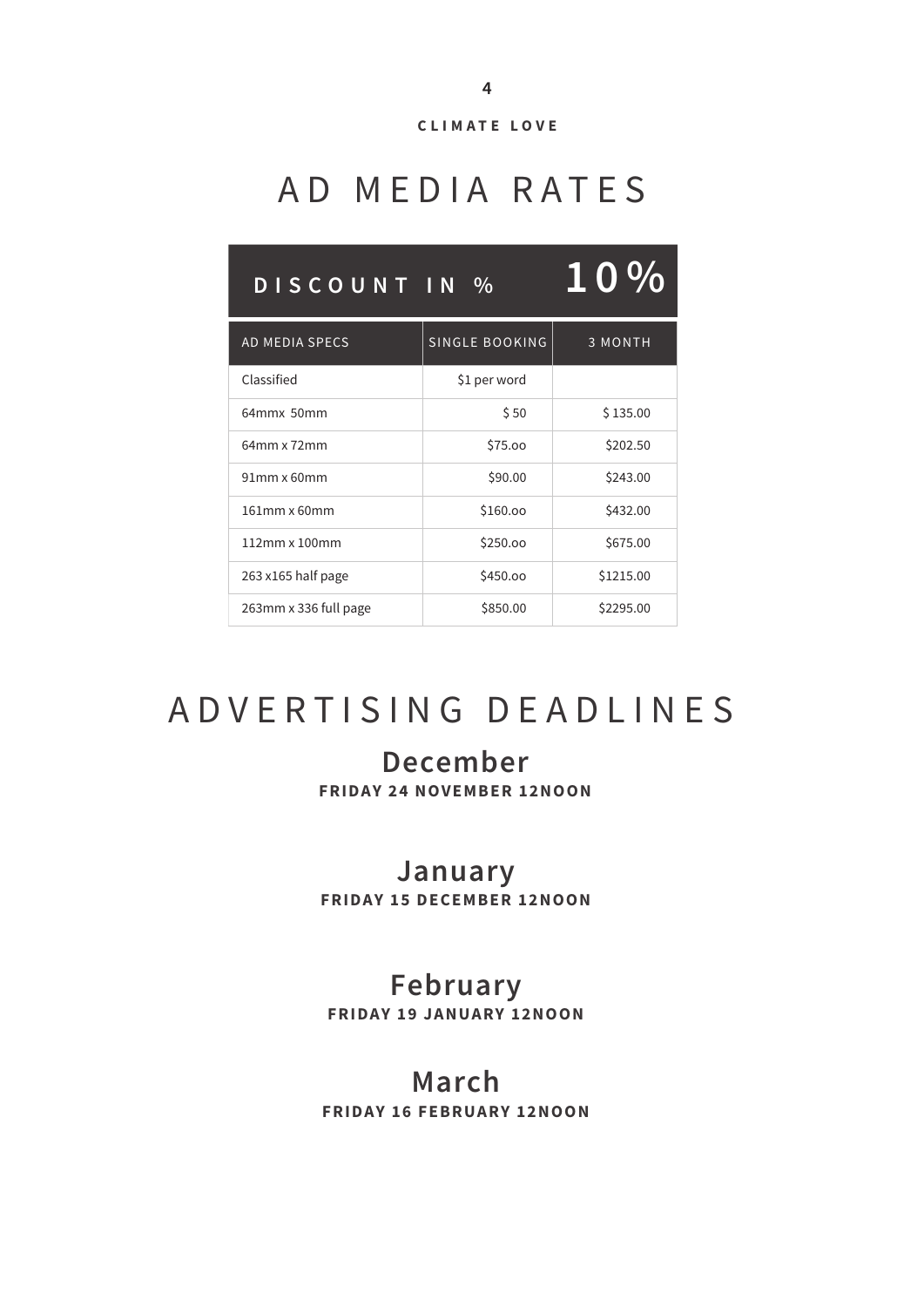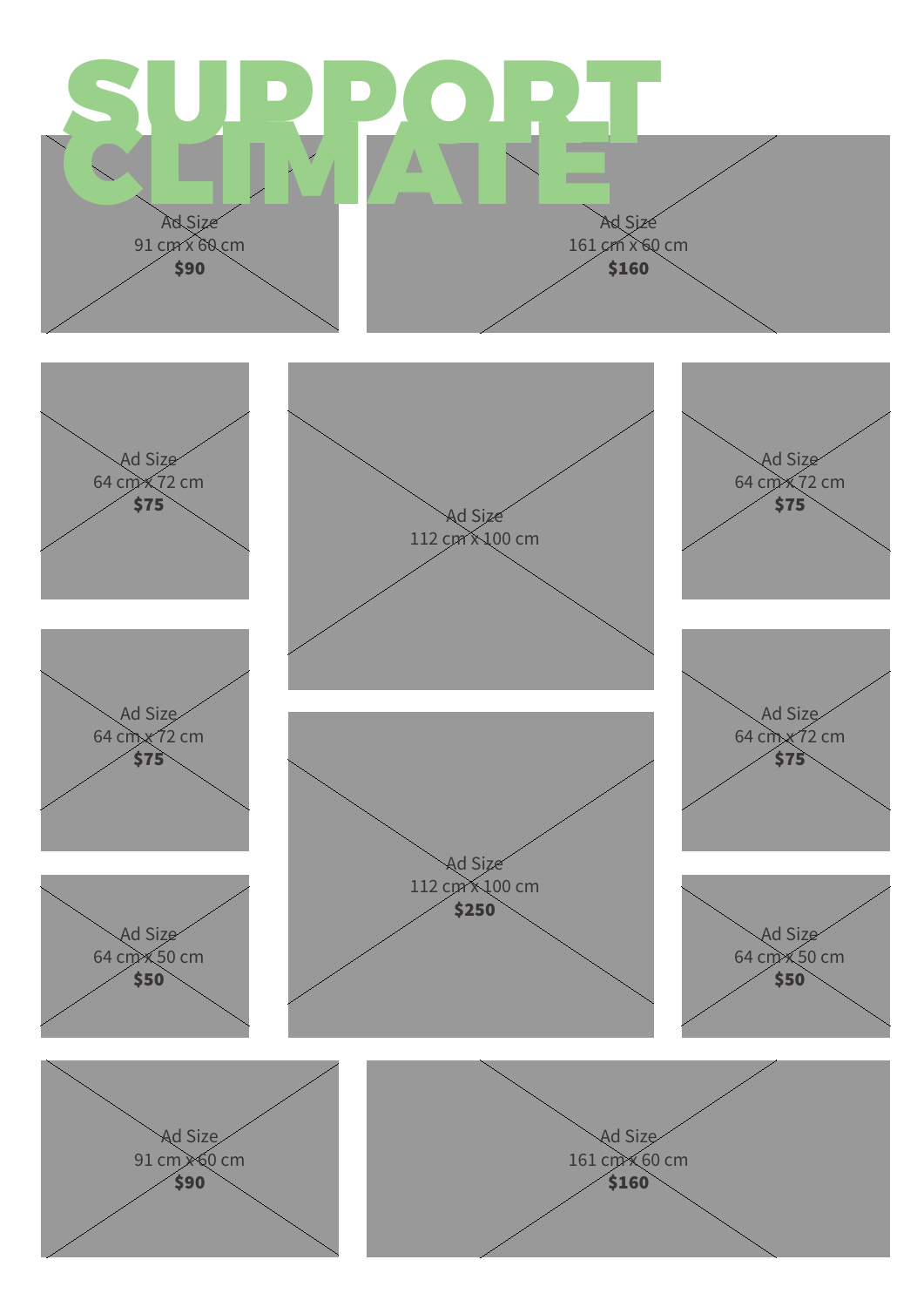

# **DEMOGRAPHICS**



#### Who will Climate Love reach?

The first editions of Climate Love will reach 5000 people via Nelson Tasman cafes, supermarkets, organic shops, craft shops, food stalls and other high traffic retail spaces where conscious consumers shop. For a full distribution list email: climatelovenz@gmail.com